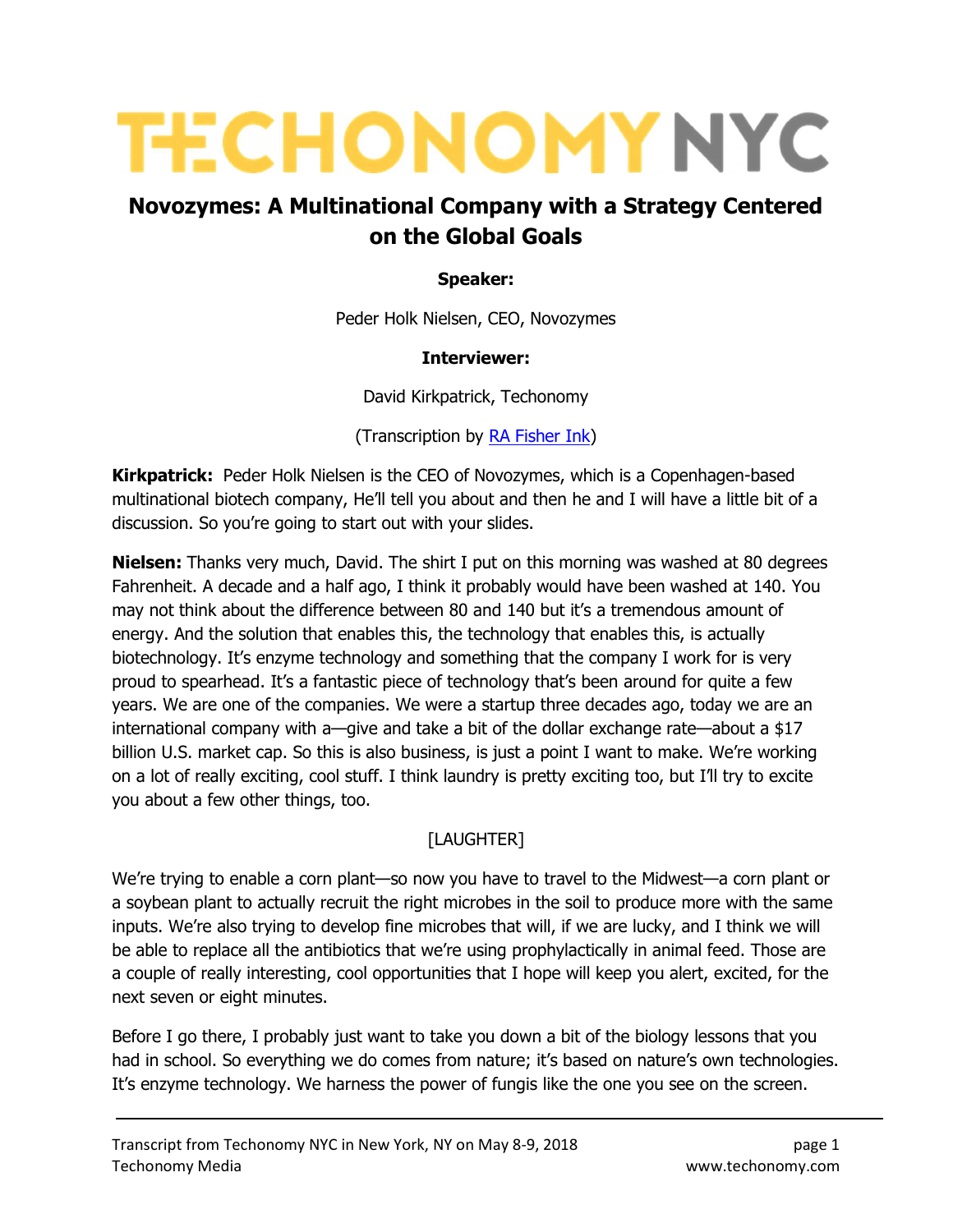Like in any other form of life, it is enzyme technology that actually drives it. Your breakfast is right now being chopped apart, digested, by enzymes from your digestive system. Eventually, it will, as small components, travel into your bloodstream. It will become energy for your cells because there are enzyme systems in the cells that convert it into the energy and the power you need. That goes for everything in nature. Any process in nature is using these systems. And as I'm sure you're aware of, nature is a pretty unique invention. It doesn't waste anything. It's almost a perfect definition of a circular economy. So it's a real cool place to go looking for solutions that can help us become more circular and more sustainable in our activities.

It's actually not new. I mean, we've used these technologies for thousands of years. They actually go back to old food conservation systems, old systems for preserving our foods that were developed by the ancient Greeks and Egyptians. We know it from fermentation of beer there are so many things that we used to do and still do with the use of these technologies. And yet, we are here today to talk about how these technologies can also become a real, significant contributor to the future. And the journey has been a pretty long one. I mean, we've known it for years; we've been trying to develop these things and we've been successful in developing these things for industrial use. Nature never invented or evolved a laundry machine. That's something we did. But we have taken nature's technology and put it into the laundry machine to do exactly the cleaning of this shirt at 80 Fahrenheit and not at 140 or 200.

The power of nature is really unique and the thing that's moving so fast right now—yesterday we heard so much about connectivity and how the digital world is moving really fast—this world is moving faster. And the reason it's moving so fast is that we now have access, we can get access, to genetic codes in a way that we never could before. This world is exploding right now, it's exploding with genetic information on nature. We actually understand nature now through understanding the genetics of microbes and plants. And the future is one of coupling the genetic information with functionality. And that holds an awful lot of promise.

So think about Moore's law in the digital world. This is like two times Moore's law so it's exponential and it's exploding right now. That gives us a wealth of opportunities—so I talked about laundry, it may sound a bit mundane. You meet it every time in food manufacturing to get more with less, better use of the raw materials. That's particularly true on husbandry and animal farming, where you get maybe two, three, four, five percent extra yield; you get more uptake of the feed. And you may think of that in cost terms but it's also a sustainability thing because you then have the four or five percent less acreage to actually produce the stuff you want to produce.

The last thing we're working on here is on agriculture, where it's really cool and I'll admit we do not understand the science yet but just wait until we understand it. It's really cool that a corn plant is recruiting the right set of microbes in the soil. And if you can make available the right microbes in the soil, you actually get much higher yields. So when the U.N. calls out a quest for 17 percent more food by 2050, our way of looking at that is to say, okay, if we can do six, seven percent more on some of the major row crops, that's a pretty significant contribution,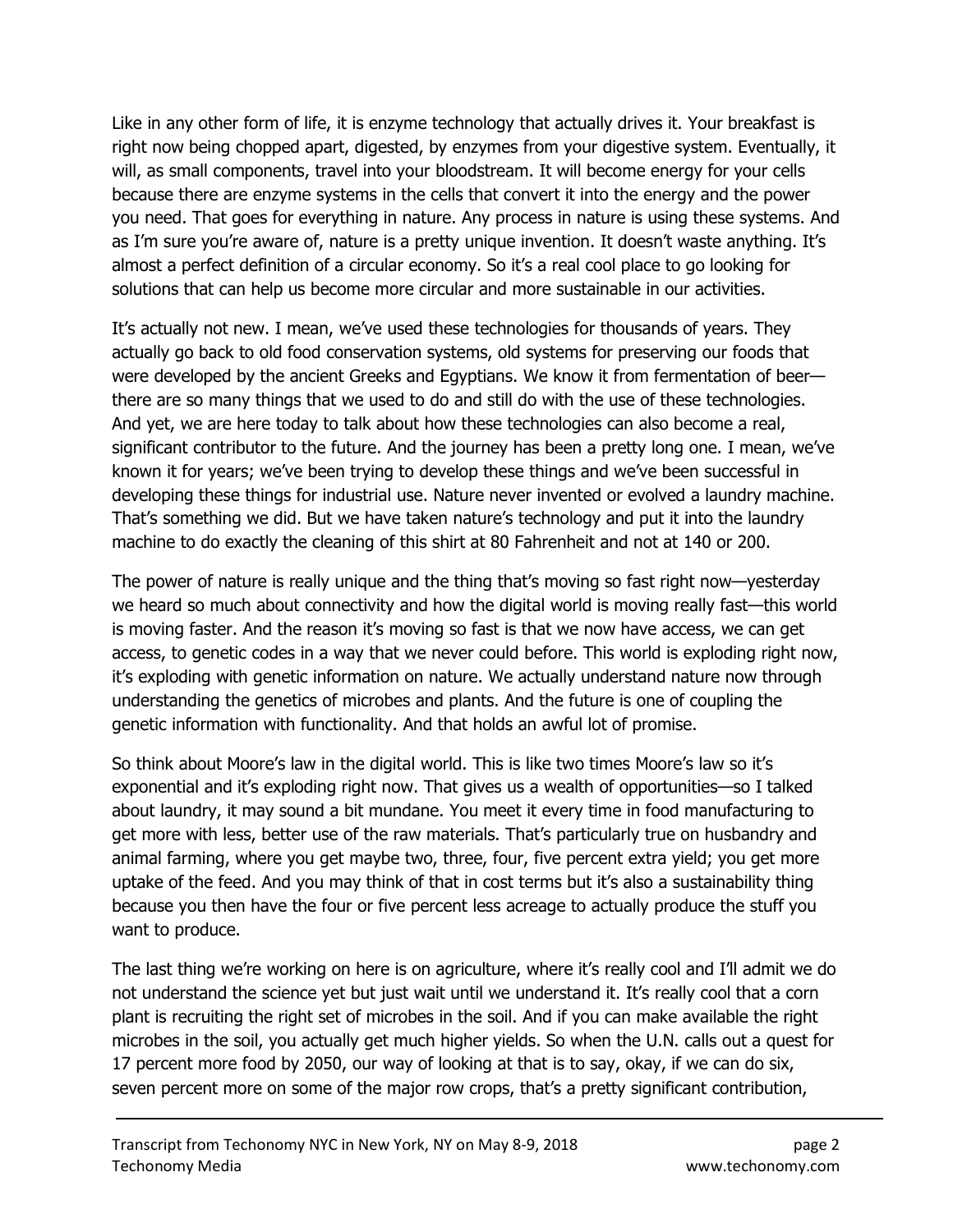everything else being equal. Last year, we saved the planet through our technologies 76 million tons of  $CO<sub>2</sub>$ . We have a target of 100 by 2020. Seventy-six million tons of  $CO<sub>2</sub>$  corresponds roughly to 35 million cars on the street. So it's not everything but it's a pretty significant contribution. And that brings me to the way we think the Sustainable Development Goals. We think of them as an inventory of business opportunities.

As Jeffrey Sachs pointed out before, they are really, really inspiring challenges for all of us, they are inspiring goals. But they are also a list of business opportunities. So to us, this is business. We have taken these goals; we have looked at them [and] we've said, where can we make a positive contribution? Where can the technology that we work with make a contribution? And then we try to focus on that. It's not going to save the world but it's going to help. And then we try to do as little harm on the others as we possibly can. And I think if there were a lot of other companies, just to get back to Jeffrey Sachs' point, that did the same, then we would actually move much faster in that direction.

We call it our purpose, the many colorful ways of expressing purposes. I'll just point to a couple of things in this purpose statement that drives the company. The first one is together. This is a world where the speed by which we need to move is so daunting, in particular when you get to climate change, that this is going to require a very strong collaboration between regulators and companies who hold or who develop the technologies. So this is not a company that can do it or a government that can do it or a city that can do it. This is going to require that we work together.

The other thing I would like to call out is the last piece, let's rethink tomorrow. I think often when we think about these things, we are marginal in our approach; we think marginally. And very often, the right way to think about these systems changes is actually to think about if not a revolution then at least to rethink processes. So my point here is that if companies, governments, and cities would actually work together, I think we have the solutions for quite a bit of the challenges that is expressed in the 17 SDGs. But it requires that collaboration.

This purpose statement gets some of the most brilliant scientists to work for our company. They will not work their butt off to create shareholder value but they will work their butt off to change the world. So this is a very strong driving force for a company.

But let me close it here, David. Thank you so much.

**Kirkpatrick:** That was really, really helpful and I guess the thing you say about working together is something I'd like to have you discuss a little further. And I don't know how did you respond to Jeffrey Sachs? Is the working together idea a reasonable, promising way for us to respond to the very bracing challenge that he put to us?

**Nielsen:** I'm trained as an engineer, as a scientist, and I'm probably addicted to technology, as I understand we're going to talk about over lunch. But I'm quite passionate about using technology to actually achieve these goals. I'm very passionate about it. And I think if we work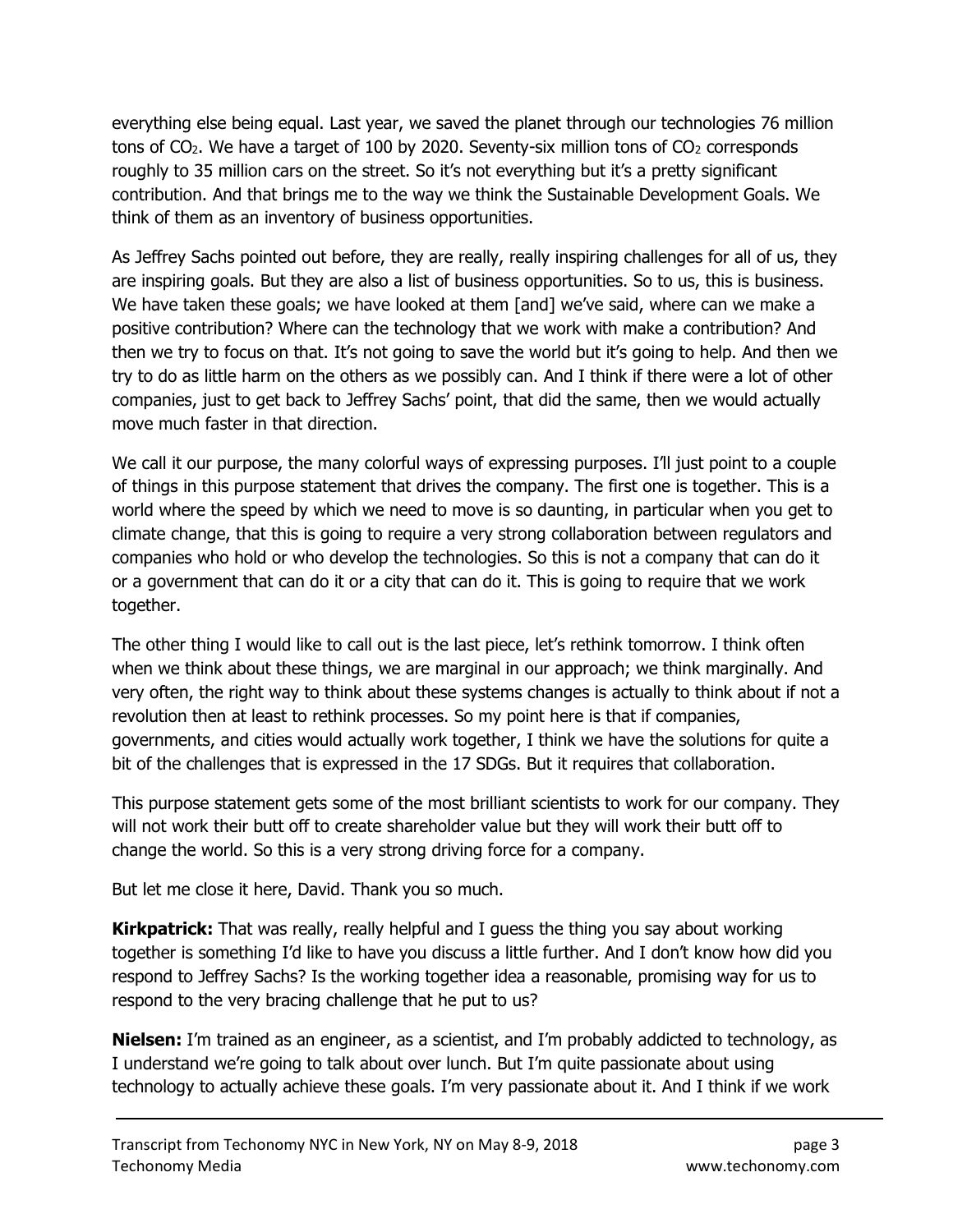together, I actually think when you look, for example, at climate change, all the reports that are coming out would indicate that if we put technology to work that we actually know of today and Novozymes is just a part of that—if we put that to work, we actually have about two-thirds of the solutions.

Kirkpatrick: For what, all the SDGs?

Nielsen: For climate change.

**Kirkpatrick:** For climate change.

Nielsen: I think that's the most—

**Kirkpatrick:** Just current technology, you think.

**Nielsen:** Yes. We don't have it all but we have quite a bit of it. And actually I think we've been at a standstill ever since the financial crisis. We've lost about 10 years and I think the issue is one of speed rather than one of technology. I think when it comes to speed, it's really important to get, I mean, the Paris Accord, as Jeffrey was referencing, but to get governments and companies to work together because otherwise we're not going to make it with that with the required speed. Now am I optimistic? I'm pretty optimistic about the SDGs. I think climate change is a tall order and we really need to move fast. So as a company, we're doing everything we can to make sure that governments, including this one, understand the potential of the technology so that they can regulate around the technology and bring it to market.

**Kirkpatrick:** Yes, well, for example, I suppose—one thing you didn't go into detail on is what you started about lowering washing temperatures and the temperature that your shirt was washed at, that your enzymes, which go into cold water laundry detergents, are able to get clothes just as clean as if they were washed with hot water but the temperature differential between 140 and 80 degrees requires so much less energy that the carbon production is dramatically reduced.

# Nielsen: Right.

**Kirkpatrick:** So meanwhile, there's still tons of laundry detergents being sold that require hot water. So not that I'm saying regulation should help your business per se but it is an implicit-I mean, one way one could just interpret your thought in a concrete context here is that we really could legislate, for example, that all laundry detergents could be capable of washing in cold water—for example.

**Nielsen:** There are many things we could do, on energy efficiency there are so many things where regulators could promote technologies. That would actually be economically beneficial for societies. It just doesn't happen because of the slowness of the system. You're absolutely right, for example, in the U.S., if just all of you washed your shirts at 80, then the U.S. would save another two million tons of  $CO<sub>2</sub>$ , which would be quite significant. And in a decade, we'll all be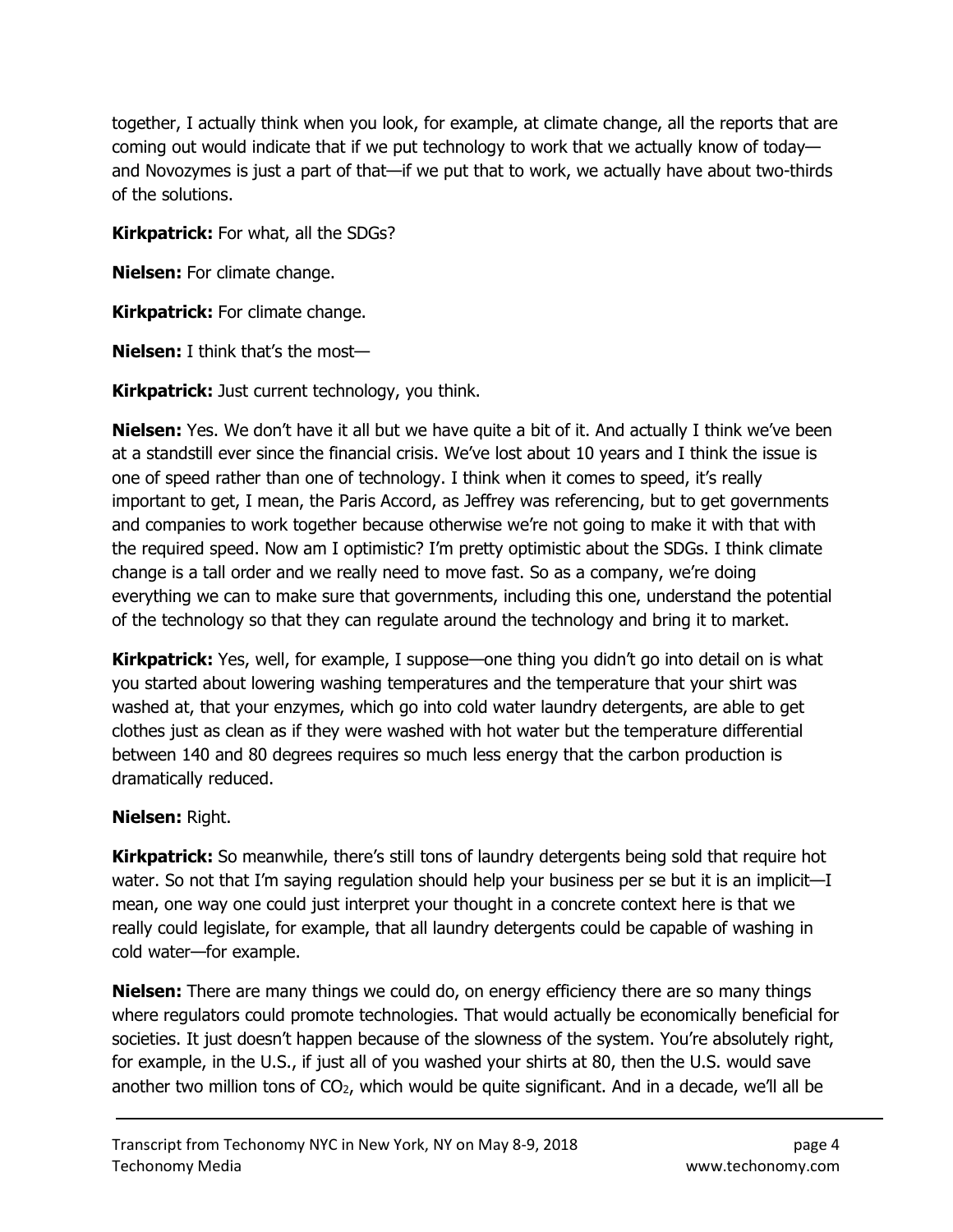washing in tap water. Now, actually I think the big sustainability task on laundry is that where we went up to 140, in some cases I guess 190, was because of hygiene issues. And it's an issue you can deal with today in detergents. The big task is to make sure that Asians do not move from cold water wash up to 140 because that's—the four and a half billion in Asia, if they move up, then we have a real issue. So the big sustainability issue is really to keep that at cold—

**Kirkpatrick:** Because they've historically not felt it necessary to use hot water but you can offer them an alternative to stay with more or less the same technique.

**Nielsen:** That's right. I think the government intervention is really about speeding up technologies. I'm not an advocate of subsidies and all that, I'm just asking to make technologies available. In many ways, chemistry, energy as we know it today in our world today was invented by German scientists in the 1880s. The last century was one of energy, fire, and brimstone. That's not sustainable with nine billion people on the planet, as Jeffrey pointed out so eloquently before. I think biology—and it's not the only technology but that and a couple of other technologies—can actually pave or create a road of more sustainable development as we phase out the use of fossil fuels, which is one of the main sources of the climate change issue.

**Kirkpatrick:** So completely phasing out fossil fuels you think should be one of our goals.

Nielsen: Completely is a very—I mean it's a harsh word, I'm not sure we'll ever be completely—again, just look at what the experts are saying. The International Energy Agency has this simple model, which is behind the Paris Accord, which says that we have to be carbon neutral by 2050. So by 2050, we have to emit zero. So right now, we have to go on a journey where we get from where we are today and then down towards zero emission. And then we have to stay at zero from 2050 to 2100, all if we have the aspiration of being below two degrees C temperature change over preindustrial. Now, to get to the point where you're zero by 2050 and keep that up until 2100, I don't think that necessarily requires a total emission of fossil fuels but it requires that you develop technologies that can somehow compensate for the use of fossil fuels that you might still have and it's certainly going to require dramatic reduction.

**Kirkpatrick:** Well, there are carbon reduction techniques that you can apply.

# Nielsen: Yes.

Kirkpatrick: Of course, you're from one of the very small number of countries that Jeff said is thinking right about human habitation on the planet, basically. You're from Denmark, a Danish company. So in your country, in Scandinavia, is this collaboration between government and business and regulators and production at the level you'd like to see or is there, even there, a need for a higher level of awareness? And tell me how you would categorize efforts in Scandinavia vis-à-vis, say, the United States in that regard?

**Nielsen:** I'm not sure I can make a call on the U.S. per se, but when you look at Scandinavia first of all, when you travel the international scene as I have the chance of doing once in a while, you see that government-industry relationships are usually much better in the smaller